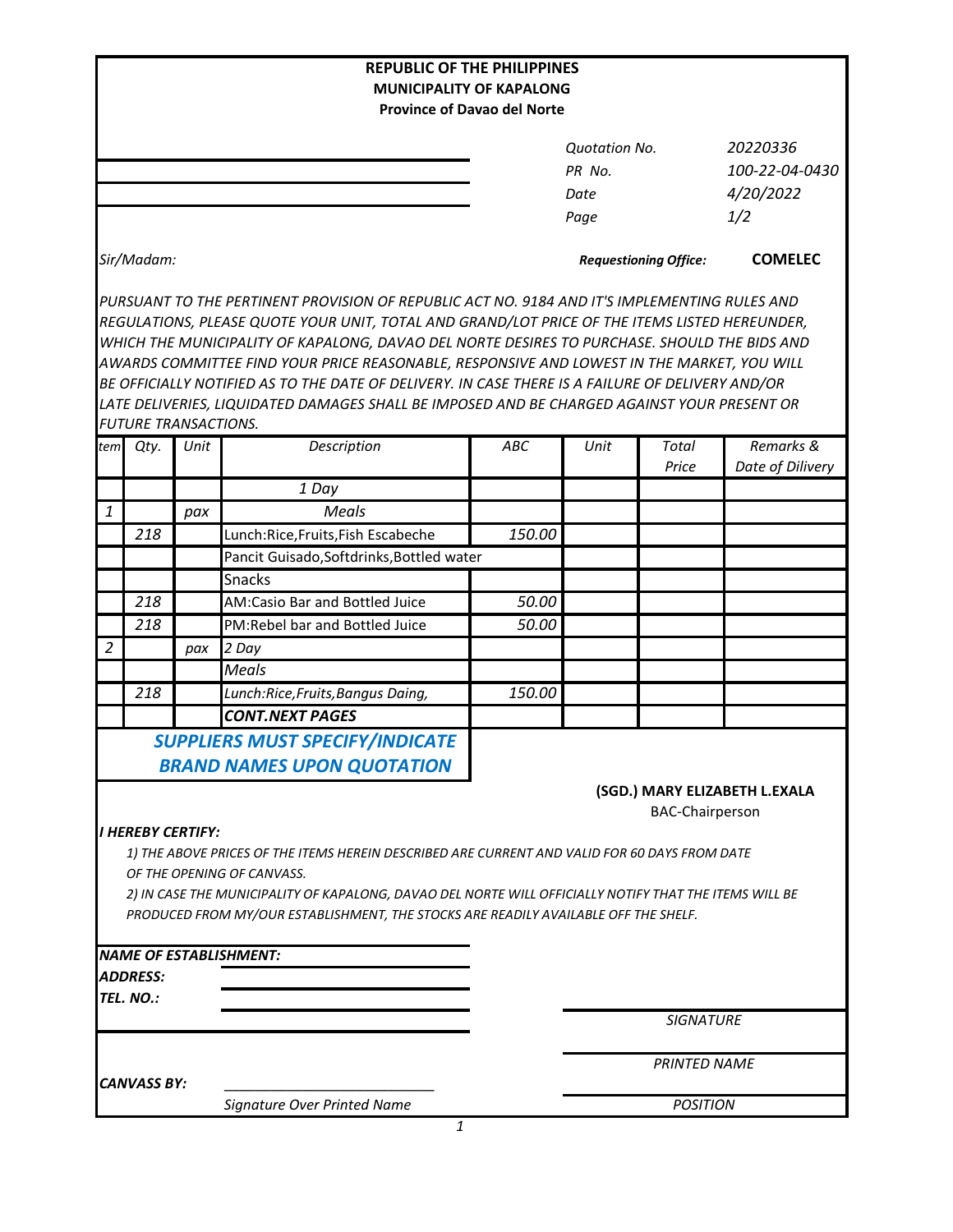| <b>REPUBLIC OF THE PHILIPPINES</b> |                                                                                                                                                                                                                                                                                                                                                                                                                                                                                                                                                                                                |                                                                       |                      |                              |                               |  |  |  |  |
|------------------------------------|------------------------------------------------------------------------------------------------------------------------------------------------------------------------------------------------------------------------------------------------------------------------------------------------------------------------------------------------------------------------------------------------------------------------------------------------------------------------------------------------------------------------------------------------------------------------------------------------|-----------------------------------------------------------------------|----------------------|------------------------------|-------------------------------|--|--|--|--|
|                                    |                                                                                                                                                                                                                                                                                                                                                                                                                                                                                                                                                                                                | <b>MUNICIPALITY OF KAPALONG</b><br><b>Province of Davao del Norte</b> |                      |                              |                               |  |  |  |  |
|                                    |                                                                                                                                                                                                                                                                                                                                                                                                                                                                                                                                                                                                |                                                                       |                      |                              |                               |  |  |  |  |
|                                    |                                                                                                                                                                                                                                                                                                                                                                                                                                                                                                                                                                                                |                                                                       | <b>Quotation No.</b> |                              | 20220336                      |  |  |  |  |
|                                    |                                                                                                                                                                                                                                                                                                                                                                                                                                                                                                                                                                                                |                                                                       | PR No.               |                              | 100-22-04-0430                |  |  |  |  |
|                                    |                                                                                                                                                                                                                                                                                                                                                                                                                                                                                                                                                                                                |                                                                       | Date                 |                              | 4/20/2022                     |  |  |  |  |
|                                    |                                                                                                                                                                                                                                                                                                                                                                                                                                                                                                                                                                                                |                                                                       | Page                 |                              | 1/2                           |  |  |  |  |
| Sir/Madam:                         |                                                                                                                                                                                                                                                                                                                                                                                                                                                                                                                                                                                                |                                                                       |                      | <b>Requestioning Office:</b> | <b>COMELEC</b>                |  |  |  |  |
|                                    | PURSUANT TO THE PERTINENT PROVISION OF REPUBLIC ACT NO. 9184 AND IT'S IMPLEMENTING RULES AND<br>REGULATIONS, PLEASE QUOTE YOUR UNIT, TOTAL AND GRAND/LOT PRICE OF THE ITEMS LISTED HEREUNDER,<br>WHICH THE MUNICIPALITY OF KAPALONG, DAVAO DEL NORTE DESIRES TO PURCHASE. SHOULD THE BIDS AND<br>AWARDS COMMITTEE FIND YOUR PRICE REASONABLE, RESPONSIVE AND LOWEST IN THE MARKET, YOU WILL<br>BE OFFICIALLY NOTIFIED AS TO THE DATE OF DELIVERY. IN CASE THERE IS A FAILURE OF DELIVERY AND/OR<br>LATE DELIVERIES, LIQUIDATED DAMAGES SHALL BE IMPOSED AND BE CHARGED AGAINST YOUR PRESENT OR |                                                                       |                      |                              |                               |  |  |  |  |
| <b>FUTURE TRANSACTIONS.</b>        |                                                                                                                                                                                                                                                                                                                                                                                                                                                                                                                                                                                                |                                                                       |                      |                              |                               |  |  |  |  |
| Qty.<br>tem<br>No.                 | Description<br>Unit                                                                                                                                                                                                                                                                                                                                                                                                                                                                                                                                                                            | ABC                                                                   | Unit<br>Price        | <b>Total</b><br>Price        | Remarks &<br>Date of Delivery |  |  |  |  |
|                                    | Bihon guisado, Chicken Adobo, Sogftdrinks, Bottled Water                                                                                                                                                                                                                                                                                                                                                                                                                                                                                                                                       |                                                                       |                      |                              |                               |  |  |  |  |
|                                    | <b>Snacks</b>                                                                                                                                                                                                                                                                                                                                                                                                                                                                                                                                                                                  |                                                                       |                      |                              |                               |  |  |  |  |
| 218                                | AM:Yema cake and Bottled Juice                                                                                                                                                                                                                                                                                                                                                                                                                                                                                                                                                                 | 50.00                                                                 |                      |                              |                               |  |  |  |  |
| 218                                | PM:Siopao and Bottled Juice                                                                                                                                                                                                                                                                                                                                                                                                                                                                                                                                                                    | 50.00                                                                 |                      |                              |                               |  |  |  |  |
|                                    |                                                                                                                                                                                                                                                                                                                                                                                                                                                                                                                                                                                                |                                                                       |                      |                              |                               |  |  |  |  |
|                                    |                                                                                                                                                                                                                                                                                                                                                                                                                                                                                                                                                                                                |                                                                       |                      |                              |                               |  |  |  |  |
|                                    |                                                                                                                                                                                                                                                                                                                                                                                                                                                                                                                                                                                                |                                                                       |                      |                              |                               |  |  |  |  |
|                                    |                                                                                                                                                                                                                                                                                                                                                                                                                                                                                                                                                                                                |                                                                       |                      |                              |                               |  |  |  |  |
|                                    |                                                                                                                                                                                                                                                                                                                                                                                                                                                                                                                                                                                                |                                                                       |                      |                              |                               |  |  |  |  |
|                                    | <b>TOTAL APPROVED BUDGET CONTRACT</b>                                                                                                                                                                                                                                                                                                                                                                                                                                                                                                                                                          | 109,000.00                                                            |                      |                              |                               |  |  |  |  |
|                                    | SUPPLIER MUST SPECIFY/INDICATE                                                                                                                                                                                                                                                                                                                                                                                                                                                                                                                                                                 |                                                                       |                      |                              |                               |  |  |  |  |
|                                    | <b>BRAND NAMES UPON QUOTATION</b>                                                                                                                                                                                                                                                                                                                                                                                                                                                                                                                                                              |                                                                       |                      |                              |                               |  |  |  |  |
| <b>I HEREBY CERTIFY:</b>           | 1) THE ABOVE PRICES OF THE ITEMS HEREIN DESCRIBED ARE CURRENT AND VALID FOR 60 DAYS FROM DATE<br>OF THE OPENING OF CANVASS.<br>2) IN CASE THE MUNICIPALITY OF KAPALONG, DAVAO DEL NORTE WILL OFFICIALLY NOTIFY THAT THE ITEMS WILL BE                                                                                                                                                                                                                                                                                                                                                          |                                                                       |                      | <b>BAC-Chairperson</b>       | (SGD.) MARY ELIZABITH L.EXALA |  |  |  |  |
|                                    | PRODUCED FROM MY/OUR ESTABLISHMENT, THE STOCKS ARE READILY AVAILABLE OFF THE SHELF.                                                                                                                                                                                                                                                                                                                                                                                                                                                                                                            |                                                                       |                      |                              |                               |  |  |  |  |
|                                    | <b>NAME OF ESTABLISHMENT:</b>                                                                                                                                                                                                                                                                                                                                                                                                                                                                                                                                                                  |                                                                       |                      |                              |                               |  |  |  |  |
| <b>ADDRESS:</b>                    |                                                                                                                                                                                                                                                                                                                                                                                                                                                                                                                                                                                                |                                                                       |                      |                              |                               |  |  |  |  |
| TEL. NO.:                          |                                                                                                                                                                                                                                                                                                                                                                                                                                                                                                                                                                                                |                                                                       |                      |                              |                               |  |  |  |  |
|                                    |                                                                                                                                                                                                                                                                                                                                                                                                                                                                                                                                                                                                |                                                                       |                      | <b>SIGNATURE</b>             |                               |  |  |  |  |
| <b>CANVASS BY:</b>                 |                                                                                                                                                                                                                                                                                                                                                                                                                                                                                                                                                                                                |                                                                       | <b>PRINTED NAME</b>  |                              |                               |  |  |  |  |
|                                    | Signature Over Printed Name                                                                                                                                                                                                                                                                                                                                                                                                                                                                                                                                                                    |                                                                       |                      | <b>POSITION</b>              |                               |  |  |  |  |

*2*